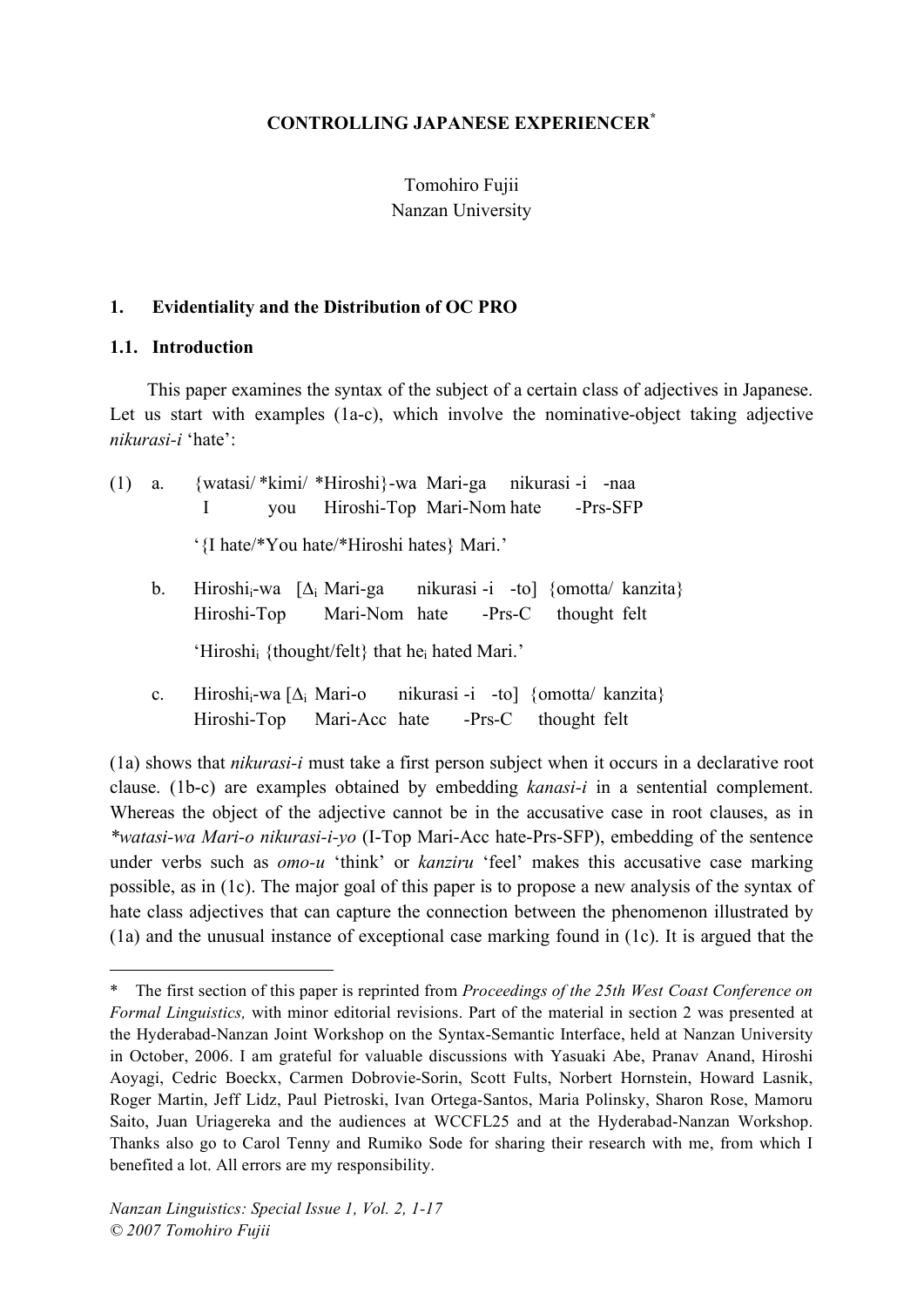subject of adjectives of the hate class is obligatorily controlled and that a restriction on the person of their subject follows from an interaction between the nature of Obligatory Control (OC) and the properties of a functional category at the "right periphery". For the unusual exceptional case marking, it is argued that OC PRO, unlike other null elements, is invisible for the purposes for Minimality.

# **1.2. The Data**

## **1.2.1. The Person Restriction**

As already seen in (1a), the *hate* class adjectives in Japanese display a restriction on the person of their subject, dubbed by Tenny (2006) the "Person Restriction" (henceforth, PR). The phenomenon is first observed by Kuroda (1965: 142-43, 183f., 1973) and then discussed by Kuno (1973), Inoue (1976), Aoki (1986), Tenny (2006), among others: 1

- (2) a. {watasi/\*kimi/ \*Atsuko}-wa kanasi -i -yo I you Atsuko -Top sad -Prs -SFP '{I am, \*You are, \*Atsuko is} sad.'
	- b. {watasi/ kimi/ Atsuko-wa kawai-i -yo I you Atsuko-Top cute -Prs-SFP
		- '{I am, You are, Atsuko is} cute.'

The native speaker's intuition is that, roughly put, the truth or falsity of sentences involving sad or hate is judged on evidence internal to the speaker's direct experience. I call these adjectives the Subject Experiencer (SubjExp) adjectives. (The term is borrowed from Pesetsky 1995.) The SubExp class includes *kanasi-i* 'sad', *natukasi-i* 'remember with nostalgia', *nikurasi-i* 'hate', *urayamasi-i* 'envious', *uresi-i* 'delighted', etc. Also, I sometimes call the subject of SubjExp predicates "experiencer subject". In contrast with SubjExp adjectives, adjectives like *kawai-i* do not show a PR, as seen in (2b). I call adjectives of this class the non-SubjExp class.

The second relevant property of the PR is that the restriction is sensitive to clause type. As noted in Kuroda (1973) and others, the choice of person is affected by whether the clause is declarative or interrogative. The experiencer subject must be first person in declarative clauses and second person in interrogative clauses. Compare (2a) with (3):

 $1$  The PR effect is not observed in narrative contexts (Kuroda 1973). Sentence final particles such as *yo* are used to control for this factor, i.e. to force sentences to be interpreted in regular direct speech contexts. See Tenny (2006) for relevant discussion.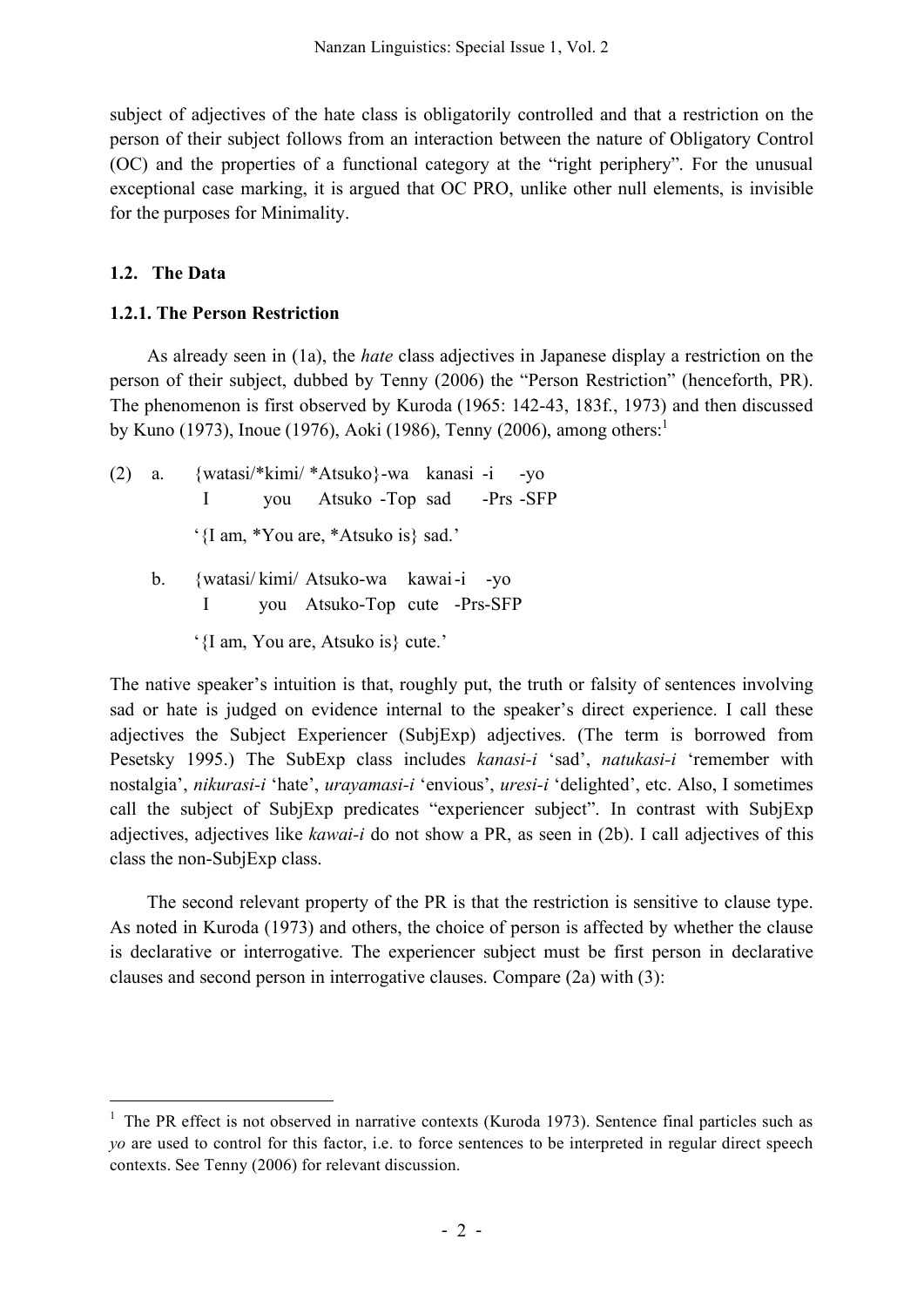(3) {\*watasi/ kimi/ \*Atsuko}-wa kanasi-i -desu -ka I you Atsuko -Top sad -Prs -COP.POL-Q '{\*Am I, Are you, \*Is Atsuko} sad?'

Tenny (2006) proposes that sentences of the type given in (2a) and (3) involve two higher functional heads, namely Speech Act (=  $Sa^{\circ}$ ) and Evidentiality (= Evid<sup>o</sup>) and that these heads have features that restrict the kind of elements that can show up in their specifier. In a Tenny style analysis, the experiencer subject, which is generated in the predicate-internal subject position, must move up to the Spec,SaP through Spec,EvidP. The core idea seems to be that the moving element must "agree" with each head. The relevant features are, Tenny proposes, those that define person pronouns:  $[\pm \text{author}]$ ,  $[\pm \text{discourse participant}]$  and  $[\pm \text{sentient}]$  (see Harley and Ritter 2002). As is seen in (4), which illustrates the derivation of (2a), Subj is required to bear [+author], [+discourse participant] and [+sentient]. This combination of features excludes Subj from not being first person:

(4)  $\left[\int_{Sa} S^{0}(\theta) \right]$  [Sa<sup>o</sup>(+author & +discourse participant)  $\left[\int_{Sa} F(t) \right]$  [Evid<sup>o</sup>(+sentient)  $\ldots$  [AP  $t_i$  sad  $\ldots$ 

Neither you (bearing [-author]  $&$  [+discourse participant]  $&$  [+sentient]) nor she (bearing [-discourse participant]  $&$  [+sentient]) is allowed to occur in (4) because the features of these expressions fail to match the features of the head(s).

#### **1.2.2. Embedding Subject Experiencer Predicates**

Now let us consider (5a-b), where the SubjExp adjective *nikurasi-i* 'hate' is embedded under say (5a) or under the interrogative verb ask (5b) (we use ∆ to refer to empty experiencer subject):

- (5) a. Taroi-wa Atsukoj-ni [∆i/\*j watasi-no tomodati-ga nikurasi -i -to] itta Taro-Top Atuko -Dat my friend-Nom hate -Prs -C said 'Taroi said to Atsukoj that {hei, \*shej} hated my friend.'
	- b. Taro<sub>i</sub>-wa Atsuko<sub>i</sub>-ni [∆<sub>\*i/i</sub> watasi-no tomodati-ga nikurasi-i -ka] kiita Taro-Top Atsuko-Dat my friend -Nom hate -Prs -Q asked 'Taro<sub>i</sub> asked Atsuko<sub>i</sub> if  $\{^*he_i/she_i\}$  hated my friend.'

∆ is understood as referentially dependent on the author of the reported assertion in (5a) and on the addressee of the reported question in (5b). In both examples, it is impossible to interpret ∆ as referring to the actual speaker or hearer of the utterance. Namely, (5a) cannot mean that Taro said to Atsuko that I hated my friend, and (5b) cannot mean that Taro asked Atsuko if you hated my friend.

One might say that embedded clauses such as those found in (5) always involve direct quotation. If so, and if  $\Delta$  is a null first or second person element, then it might follow that in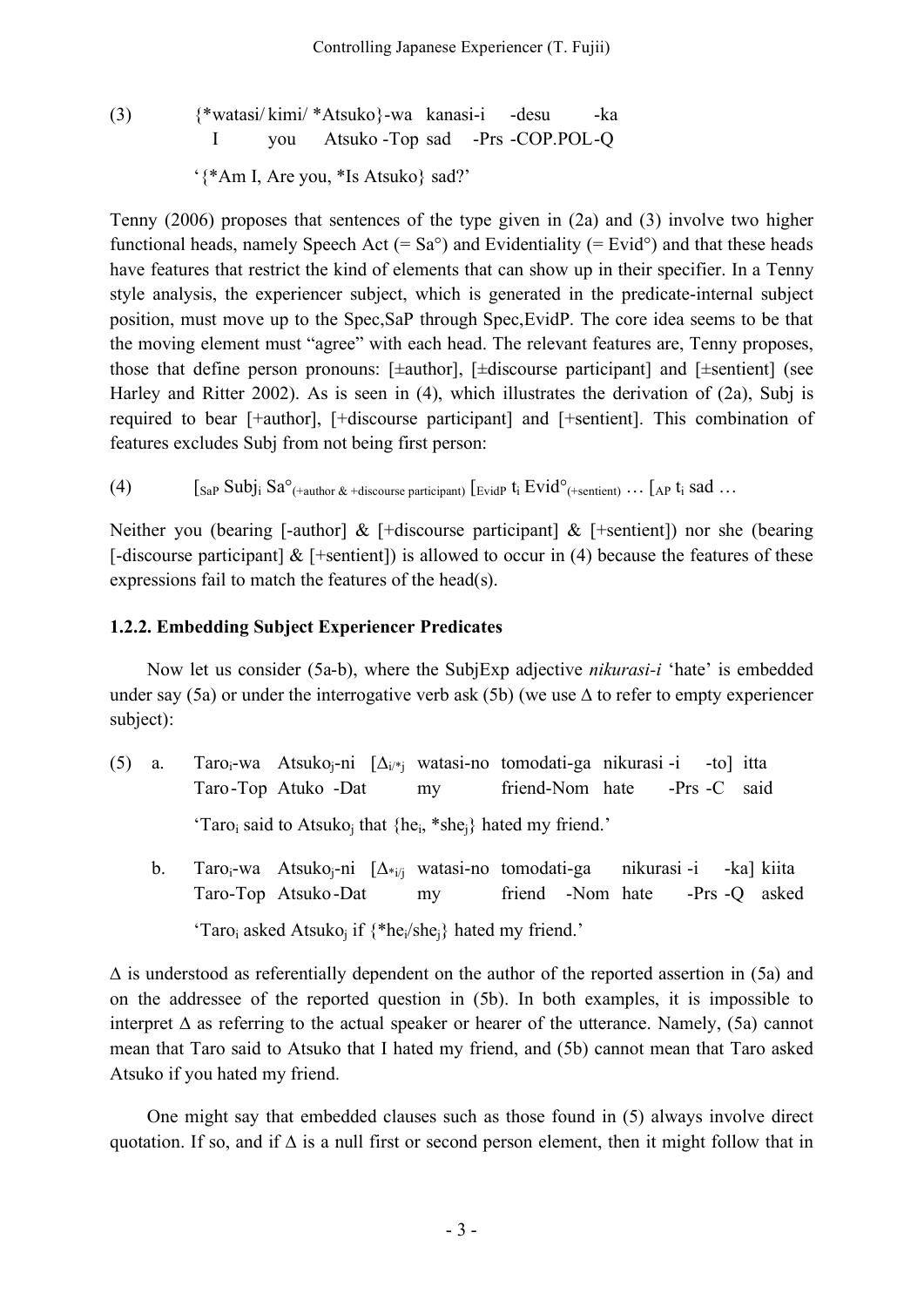(5a), ∆ must be understood as the author of the reported speech. However, there are many ways to show that this cannot be correct. For instance, when first person expressions such as *watasi*, *boku* and *ore* occurring in a quotative clause refer to the actual speaker, the quotative clause cannot be a direct quote (see Speas 2000, Schlenker 2003, Anand & Nevins 2004 for indexicals that this does not hold of). Given this, the to-clause in (5a) cannot be a direct quote when my friend refers to the actual speaker's friend. Under this indirect quote interpretation of (5a), the experiencer subject must still be understood as Taro. Thus, when SubjExp predicates occur in the complement clause of verbs like say, think or ask, the restriction on the interpretation of their subject arises in such a way that the understood subject must be bound by the matrix subject or object.

It is worth pointing out that binding by the matrix subject or object does not seem to be a sufficient condition for the SubjExp-adjectival construction to be acceptable. Take (6a,b). The SubjExp adjective *urayamasi-i* 'envious' and the non-SubjExp adjective *kuwasi-i* 'familiar' are embedded under  $omo-u$  'think' in (6a) and (6b), respectively ( $\emptyset$  is used to refer to the empty subject of non-SubjExp predicates). Both the reflexive *zibun* and the pronoun *kanozyo* are bound by the matrix subject, but the sentence does not sound as good as when ∆ is used:

(6) a. Atsuko<sub>i</sub>-wa  $\left[\frac{\Delta_i}{?}$ \*zibun<sub>i</sub>-ga/ \* kanozyo<sub>i</sub>-ga} watasi-no tomodati-o Atsuko-Top self -Nom she -Nom my friend-Acc urayamasi-i -to] omotta envious -Prs -C thought 'Atsukoi thought that  $\{\Delta_i, ?^* \text{self}_i, *_s \text{he}_i\}$  was envious of my friend.' b. Atsukoi-wa  $\left[\frac{\partial}{\partial t}\right]$  zibun<sub>i-</sub>ga/ kanozyo<sub>i</sub>-ga} watasi-no tomodati-ni Atsuko-Top self -Nom she -Nom my friend-Dat kuwasi -i -to] omotta familiar -Prs -C thought

'Atsuko<sub>i</sub> thought that  $\{O_i, \text{self}_i, \text{she}_i\}$  knew a lot about my teacher.'

The prediction about the status of the examples in (6) under a Tenny style theory depends on what features the null category ∆ , the reflexive *zibun* and the pronoun *kanozyo* would have. The theory correctly predicts that *kanozyo* is disallowed because this [-discourse participant] expression fails to agree with the Speech Act head. We will not explore predictions of the agreement-based approach any further. Rather we would like to ask what kind of element the null subject in (6a) is.

## **1.2.3. ∆ =OC PRO**

We claim that  $\Delta$  is OC PRO. The examples given in (7)-(9) show that  $\Delta$  acts like OC PRO: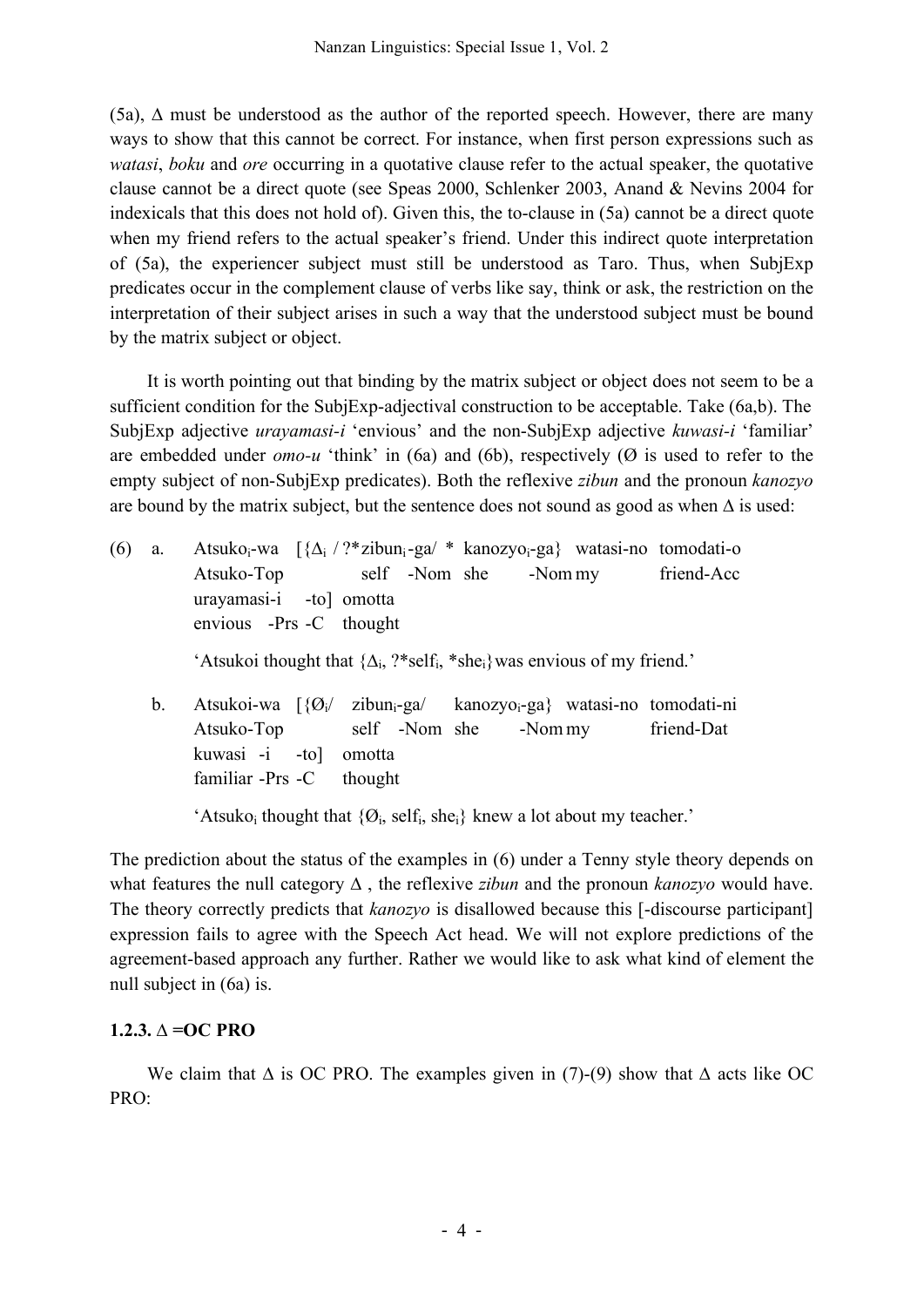- (7) a. Ø kakkoi -i -to ippantekini omow -are -tei -ru good.looking -Prs -C generally think -Pass -Asp-Prs Lit. ' $proj$  is thought  $t_i$  is smart.' or 'It is thought *pro* is smart.'
	- b. \*∆ uresi -i -to ippantekini omow -are -tei -ru delighted -Prs -C generally think -Pass -Asp-Prs Lit. ' $\Delta_i$  is thought t<sub>i</sub> is delighted' or 'It is thought  $\Delta$  is delighted.'
- (8) a. Hiroshi<sub>i</sub>-no zyosyu<sub>i</sub> -wa  $[\mathcal{O}_{i,j}]$  Atsuko-ni kibisi-i -to] omotta Hiroshi's assistant-Top Atsuko-Dat hard -Prs -C thought 'Hiroshi;'s assistant; found that {Hiroshi; Hiroshi's assistant;} was hard on Atsuko.'
	- b. Hiroshi<sub>i</sub>-no zyosyu<sub>i</sub> -wa [ $\Delta_{\hat{i}}$  Atsuko-o nikurasi-i -to] omotta Hiroshi's assistant-Top Atsuko-Acc hate -Prs-C thought 'Hiroshi<sub>i</sub>'s assistant<sub>i</sub> found that {\*Hiroshi<sub>i</sub>, Hiroshi's assistant<sub>i</sub>} hated Atsuko.'
- (9) a. Mari<sub>i</sub>-wa Hiroshi<sub>j</sub>-ni [ $\mathcal{O}_{i,j}$  ano mati-ni kuwasi-i-to] omotte hosikatta Mari-Top Hiroshi-Dat that town-Dat familiar-Prs-C to.think wanted 'Mari<sub>i</sub> wanted Hiroshi<sub>i</sub> to think that  ${she_i, he_i}$  knew a lot about that town.'
	- b. Marii-wa Hiroshij-ni [∆\*i/j ano mati-o natukasi -i -to] omotte hosikatta Mari-Top Hiroshi-Dat that town-Acc nostalgic-Prs-C to.think wanted 'Mari<sub>i</sub> wanted Hiroshi<sub>i</sub> to think that  $\{$ <sup>\*</sup>she<sub>i</sub>, he<sub>i</sub>} missed that town.'
- (10) a. \*Taro<sub>i</sub>-wa  $[\Delta_i]$  boku-no imooto-ga urayamasi-i -to] kanzi-rare-ta Taro-Top me-Gen sister -Nom envious -Prs-C feel-Pass-Past Lit. 'Taro<sub>i</sub> was felt that he<sub>i</sub> was envious of my sister.'
	- b. Taroi-wa [∆<sup>i</sup> boku-no imooto -ga urayamasi-i -ka] kik-are -ta Taro-Top me -Gen sister -Nom envious -Prs-C ask-Pass-Past 'Taroi was asked if hei was envious of my sister.'

The examples in (7), which are impersonal passives (see Saito 1985: 203), show that  $\Delta$  needs an antecedent while Ø does not. (8) shows that  $\Delta$  must be c-commanded by its antecedent, whereas  $\Omega$  does not have to be. In (9a) and (9b), the most deeply embedded empty subject has two potential antecedents. The unacceptability of the *i* reading of (9b) shows that ∆ cannot be bound by the nonlocal antecedent. Note that  $\varnothing$  in (9a) is fine with a long distance antecedent. The contrast between (10a) and (10b) is analogous to \**John was hoped to win* vs. *John was told to win*; hence a typical contrast between subject control and object control.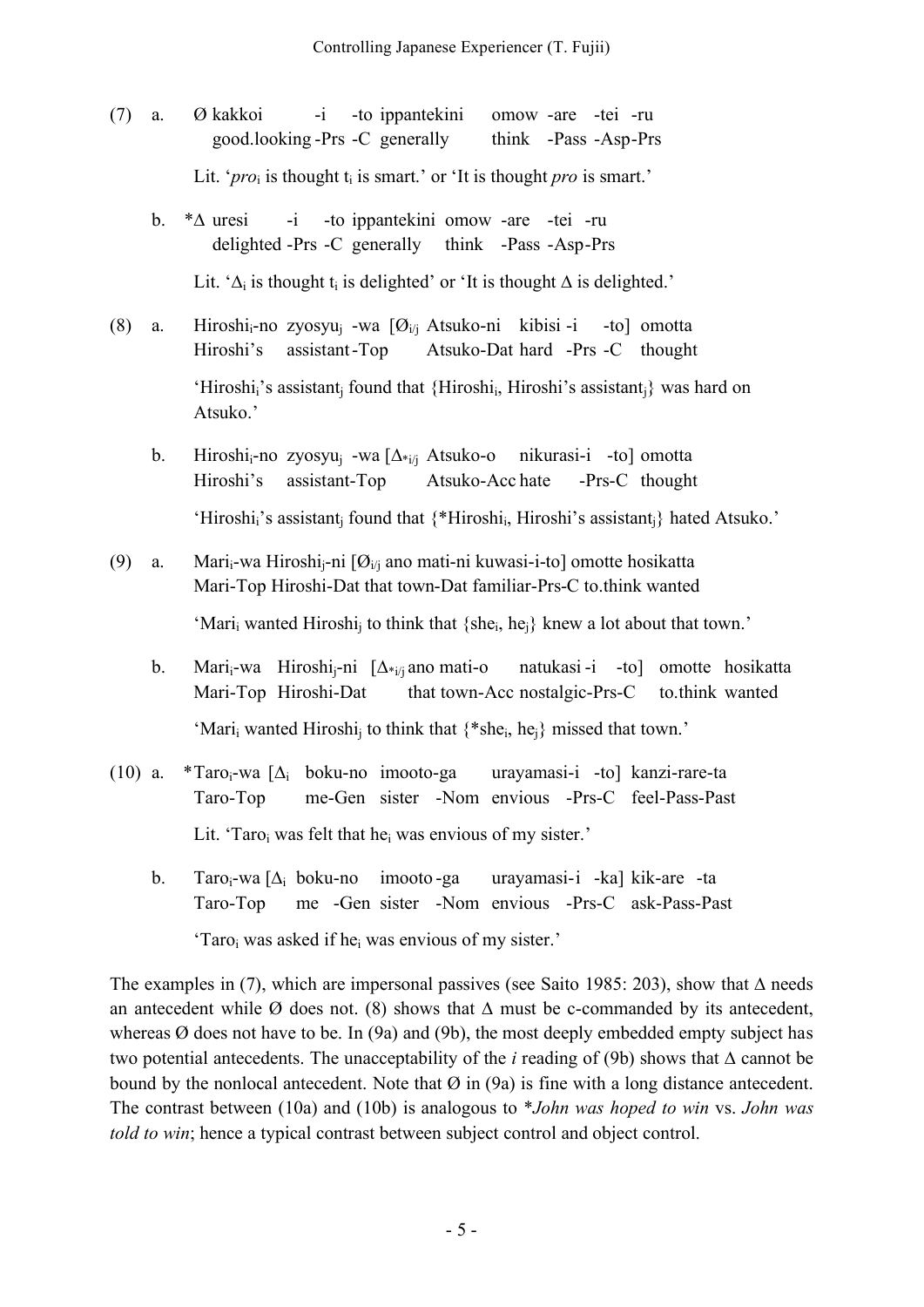In addition, the experiencer subject exhibits interpretive properties of standard OC PRO. For instance, when an "only NP" is the antecedent for  $\Delta$  and  $\Omega$ , the former must be construed "covariantly" (11a), whereas the latter can be either construed "covariantly" or "invariantly" (11b):

(11) a. Hiroshi<sub>i</sub>-dake-ga  $[\Delta_i]$  Mari-no koto -o nikurasi -i -to] omot-tei -ru Hiroshi-only -Nom Mari-Gen thing-Acc hate -Prs-C think-Asp-Prs 'Only Hiroshi<sub>i</sub> thinks that [ i hates Mari].' i. Only Hiroshi is an x such that x thinks that x hates Mari ii. \*Only Hiroshi is an x such that x thinks Hiroshi hates Mari b. Hiroshi<sub>i</sub>-dake-ga [Ø<sub>i</sub> Mari-no koto -ni kuwasi-i-to] omot-tei -ru Hiroshi-only-Nom Mari-Gen thing-Dat familiar-Prs-C think-Asp-Prs 'Only Hiroshi<sub>i</sub> thinks that  $[Ø<sub>i</sub>$  knows a lot about Mari].' i. Only Hiroshi is an x such that x thinks that x knows a lot about Mari ii. Only Hiroshi is an x such that x thinks that Hiroshi knows a lot about Mari

Thus, like OC PRO,  $\Delta$  must be understood as a bound variable, while Ø can be referential (Higginbotham 1992). (The same result is found by looking at ellipsis cases such as Stripping.) Also, subject controlled ∆, just like subject controlled PRO, does not allow for a non-de se reading (see Chierchia 1989, Higginbotham 1992, among many others). Consider  $(12a-b)$ :

- (12) a. Mari<sub>i</sub>-wa  $[\Delta_i]$  Taro-o nikurasi-i -to] omotta Mari-Top Taro-Acc hate -Prs-C thought 'Mari<sub>i</sub> thought that [ i hated Taro].'
	- b. Mari $_i$ -wa  $[Ø_i$  Taro-ni kibisi -i -to] omotta Mari-Top Taro-Dat hard -Prs-C thought

'Mari<sub>i</sub> thought that  $[Ø_i$  was hard on Taro].'

(12a) is judged as infelicitous in situations where Mari is misinformed about her own identity. Suppose Mari wrote nasty things about Taro in her diary. One day she read them when she was completely drunk. Without knowing that they were written by her, she thought: "This girl really hates Taro!" Statement (12a) is rejected in a context of this kind. By contrast, (12b), which involves a non-SubjExp adjective, allows for a non-de se interpretation. Suppose that at the end of our diary story, Mari thought: "This girl is really hard on Taro." Statement (12b) is readily accepted.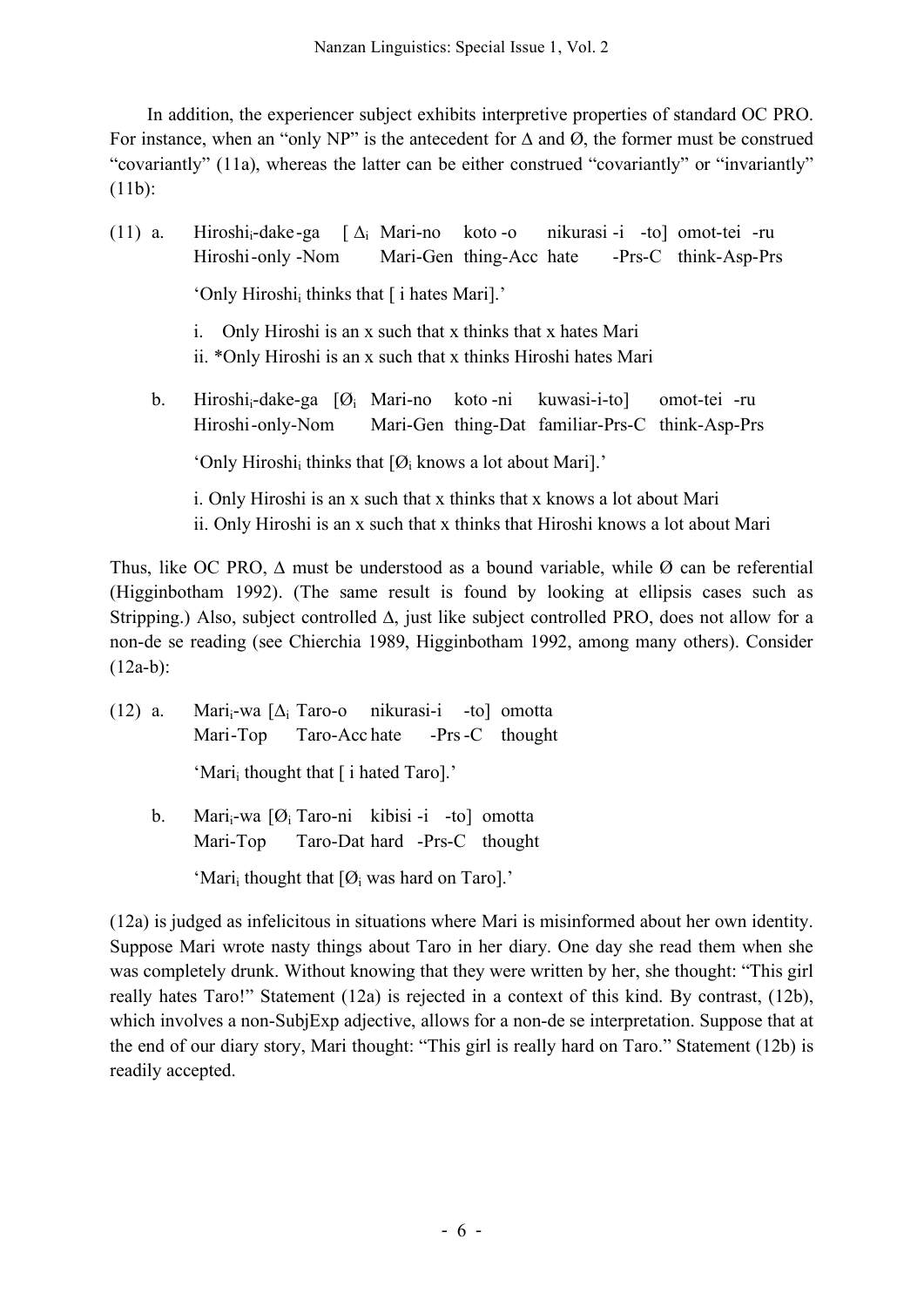# **1.3. Analysis**

# **1.3.1. The Role of the Speech Act Head**

I propose that SubjExp predicates must take OC PRO as their subject and that they are bound by the Speech Act head:

(13)  $NP_i$  thinks  $\int_{Sa}P Sa^{\circ}$ <sub>(+author)</sub>  $\int_{TP} PRO_i T^{\circ} \int_{AP} t_{PRO} Adi$  ...

When the SaP is embedded under *ask*, Sa° bears [-author], and presumably the head is spelled out as the interrogative complementizer *ka*. This proposal incorporates Tenny's (2006) idea that the Speech Act head constitutes an important component in determination of the interpretation of the subject of Japanese SubjExp adjectives, together with Speas's (2000) suggestion that the embedded Sa° can be co-indexed with a matrix element.

One advantage of this analysis is that (6a) is correctly expected to be degraded with *zibun* 'self' and *kanozyo* 'she' if we assume that OC PRO is in complementary distribution with *zibun*. (We will return to this issue in section 2.) Also, a unified account of the Person Restriction and the OC effects becomes possible if the Sa head in root clauses is assigned the value "actual speaker (or hearer)", which is represented by the feature  $[+author-\omega]$  (or [-author- $(\partial$ ]). In this view, (2a) may be analyzed as in (14):

(14) 
$$
[SaP Sao(+author=@)i [TP PROi To [AP tPRO Adj ...]
$$

It should be noted that OC PRO is locally c-commanded by the Sa head in (14) and therefore the licensing condition for the empty category is satisfied even in root contexts. In this particular implementation of an OC analysis, topic phrases like those found in (2a) and (3) are taken to be some sort of left-dislocated element. In the next subsection, we will see independent evidence that Sa has the ability to bind NPs.

# **1.3.2. Sa° as a Potential Binder**

Given that the controller-controlee relation must be local, we expect that a potential antecedent NP provided below SaP can and must be the antecedent for the OC PRO; see Alexiadou & Anagnostopoulou 1998 for the idea that heads can be a binder. This state of affairs is depicted as in (15), which illustrates a root clause with the SubjExp adjective *uresi-i* 'delighted':

(15)  $\int_{\text{SaP}} \text{Sa}^{\circ}$ <sub>(+author-@)j</sub>  $\int_{\text{XP}}$  Hiroshi<sub>i</sub> X° [PRO<sub>i</sub> delighted ...

Note that Hiroshi should control the subject of delighted since it is closer to PRO than Sa° is. Thus non-first person should be allowed to be the subject of delighted. Kuroda 1973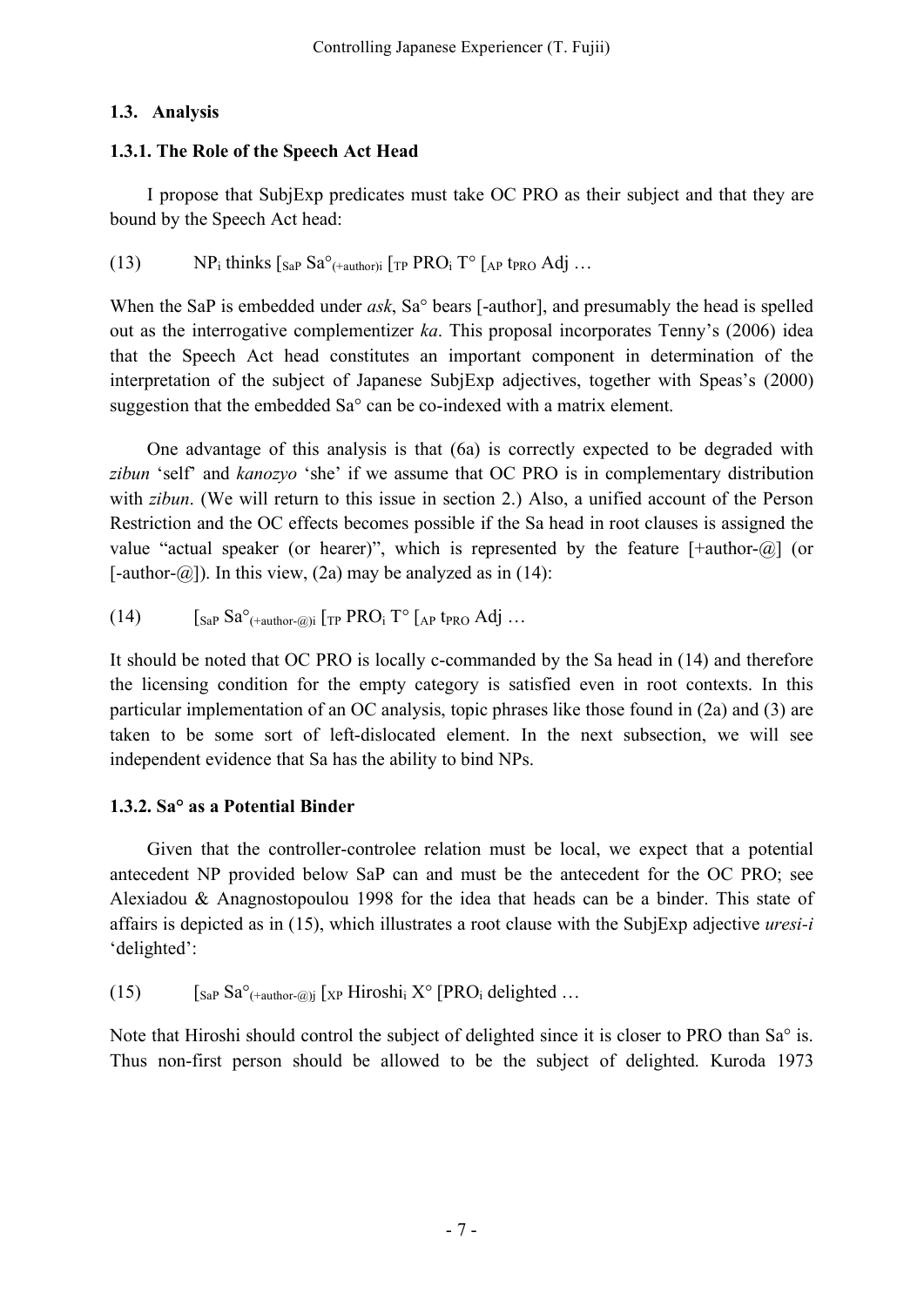documented that various heads that appear above a SubjExp predicate lift the Person Restriction (see also Aoki 1986, Tenny 2006):<sup>2</sup>

- (16) a. Hiroshi-wa sono mooside-ga uresi -i {-nitigainai/-kamosirenai} -yo Hiroshi-Topthat offer -Nom delighted -Prs -must/ -might -SFP 'Hiroshi {must/might} be delighted with that offer.'
	- b. Hiroshi-wa sono mooside -o uresi -gat -tei -ru -yo Hiroshi-Top that offer -Acc delighted -GAR-Asp-Prs -SFP 'Hiroshi appears to be delighted with that offer.'
	- c. Hiroshi-wa sonomooside -ga uresi -soo -da -yo Hiroshi-Topthat offer -Nom delighted -Evid -Cop-SFP

'Hiroshi looked delighted with that offer.'

The modals in (16a) are perhaps located above TP, and the evidentials found in (16b) and (16c) are in between TP and AP, judging from their morphological distribution (see section 1.3.4 for further discussion of *gar-u*). These heads discharge a specifier that serves as the antecedent for PRO. 3

Another prediction from the present proposal that  $Sa^{\circ}$  is a binder has to do with an obviation effect. In a schematic representation like (17), where I is c-commanded by  $Sa$ <sub>(+author-@)</sub>, if the local domain for this pronominal element includes Spec, SaP, then this configuration should result in a Condition B violation (see Kuroda 1973: 378 for a discussion of the oddness of examples of this sort):

- (17)  $\int_{SaP} Sa_{(+author-\omega)i}$  [ModalP I<sub>i</sub>-Top must [<sub>TP</sub> PRO<sub>i</sub> T [<sub>AP</sub> t<sub>PRO</sub> delighted ...
- (18) \*? {watasi<sub>i</sub>-wa/ pro<sub>i</sub>} sono mooside -ga uresi -i -nitigainai I -Top that offer -Nom delighted -Prs -Modal

'{I/pro} must be delighted with that offer.'

<sup>&</sup>lt;sup>2</sup> Another way in which the PR becomes absent or weak is discussed in the literature. When SubjExp predicates appear in relative and nominalized clauses, the experiencer subject is not limited to first person. I won't be able to discuss these phenomena in this paper. See Kuroda 1973 and Tenny 2006 for details.

<sup>&</sup>lt;sup>3</sup> How does the subject obtain a  $\theta$ -role when the modals and evidentials are not thematic? In fact, the epistemic modal and the evidential *soo-da* do not obviously look thematic. This may suggest either that the subject is licensed by predication of some sort or that it actually raises out of the AP. The latter possibility is reminiscent of Hornstein's movement-based approach to OC, where OC PRO is analyzed as NP-trace. See footnote 5.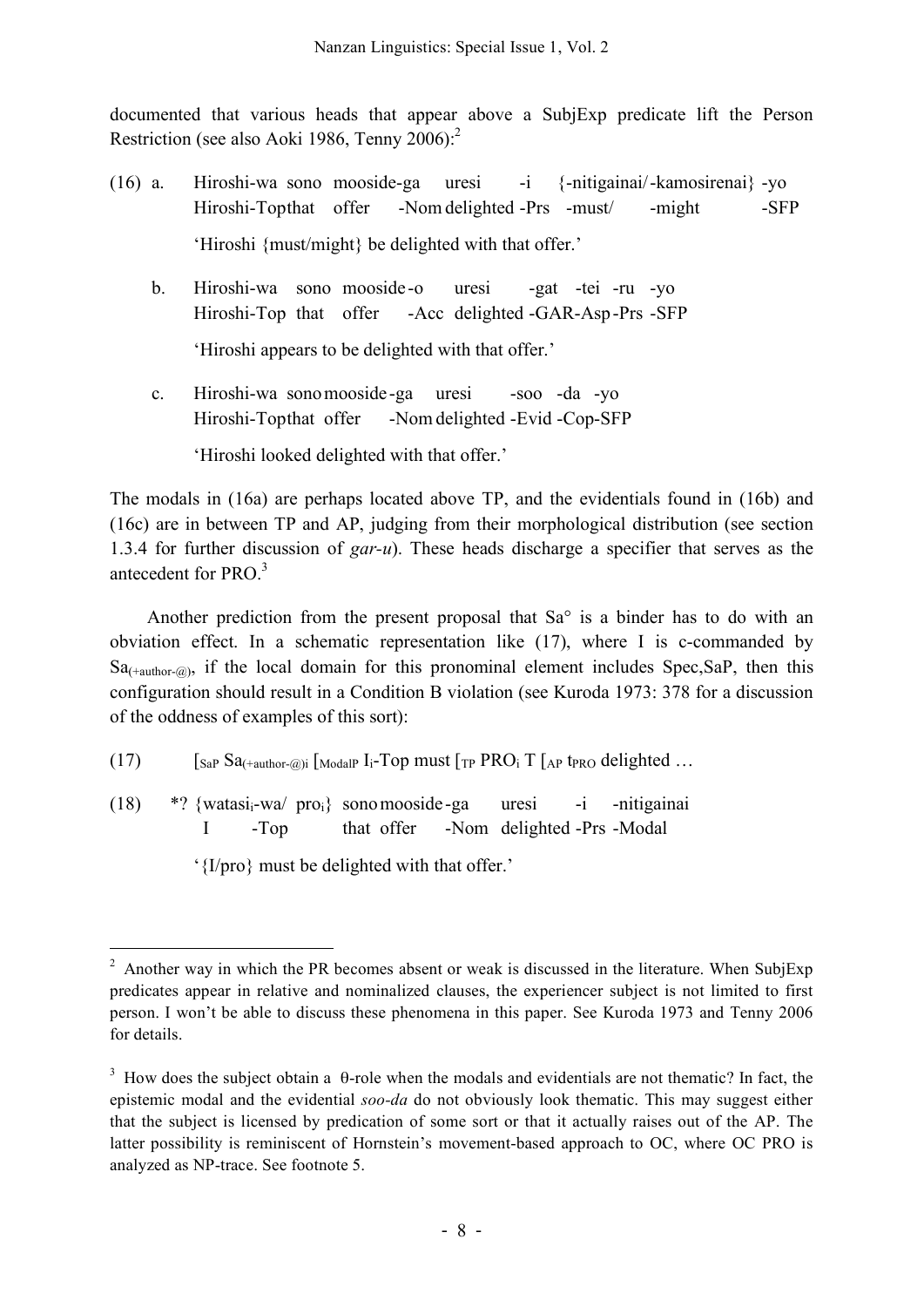The obviation effect arises, as expected, with the experiencer subject in *to*-complements:

(19)  $\arccos 18^\ast \text{ kare}_i - \text{g}a/\text{ kpro}_i/\text{ w}\text{atasi-ga}$  sonomooside -ga Taro-Top he -Nom I -Nom that offer -Nom uresi -i -nitigainai-to] omotteiru delighted -Prs-must -C thinks 'Taro<sub>i</sub> thinks that  $\{^*he_i, I\}$  must be delighted with that offer.'

One potential difficulty arises here. If raising to Spec,ModalP from Spec,TP is allowed, examples like (18) should allow for a derivation in which PRO moves to Spec,ModalP. Then we would predict that the example is good, contrary to fact. Why is it that (18) cannot have a derivation like (20)?

(20)  $\left[\begin{array}{cc} \text{SaP} \text{Sa}(\text{+author-}\text{@})_i \left[\begin{array}{c} \text{ModalP} \text{PRO}\end{array}\right] \text{must} \left[\begin{array}{c} \text{TP} \text{tr}_{\text{PRO}} \text{T} \left[\begin{array}{c} \text{AP} \text{tr}_{\text{PRO}} \text{delighted} \end{array}\right] \right] \end{array}\right]$ 

The hypothesis entertained here is that Spec,ModalP is a Case position. If we assume that OC PRO cannot be Case-marked (see e.g. Bourchard 1983), then (20) is correctly ruled out. Note however that this solution begs one question. How can we avoid PRO being Case-marked in present tense-marked clauses in (14) or (17), to begin with?

## **1.3.3. Case for the Experiencer Subject of** *To***-CPs**

There is evidence that the subject position of the to-clause with SubjExp adjectives is not a Case position. To-CPs with tense-marked SubjExp adjectives behave strikingly similar to their non-finite analog (often called a "small clause"), where the subject position is, less controversially, a non-Case position (cf. Takezawa 1987). Consider (21):

(21) Taroi-wa [∆<sup>i</sup> Atsuko-o urayamasi-ku] omotta Taro-Top Atsuko-Acc envious -Nonfin thought 'Taro felt envious of Atsuko.'

Building on Rumiko Sode's observation, Koizumi (2002) analyzes sentences like (21) as involving OC and an unusual kind of Exceptional Case Marking; see Sode (2002) and Koizumi (2002) for other properties of adjectival small clause constructions.<sup>4</sup> As mentioned in section 1.1, two-place SubjExp adjectives lack the ability to assign accusative case to their object. If we assume with Bhatt (2005) that OC PRO is invisible for the purposes of Minimality (cf. Bobaljik & Wurmbrand 2004), it makes sense that the little v in the matrix

 <sup>4</sup> The verb *kanzi-ru* 'feel' as well as *omo-u* 'think' allows ECM into *to*-CPs of the relevant sort, which apparently violates Minimality. Not all verbs that can select a *to*-CP with SubjExp predicates allow it, however. Neither *i-u* 'say' nor interrogative verbs such as *kik-u* 'ask' case-mark the embedded object. I do not have an answer to the question of what gives rise to this distinction, given that these verbs assign accusative case in other environments.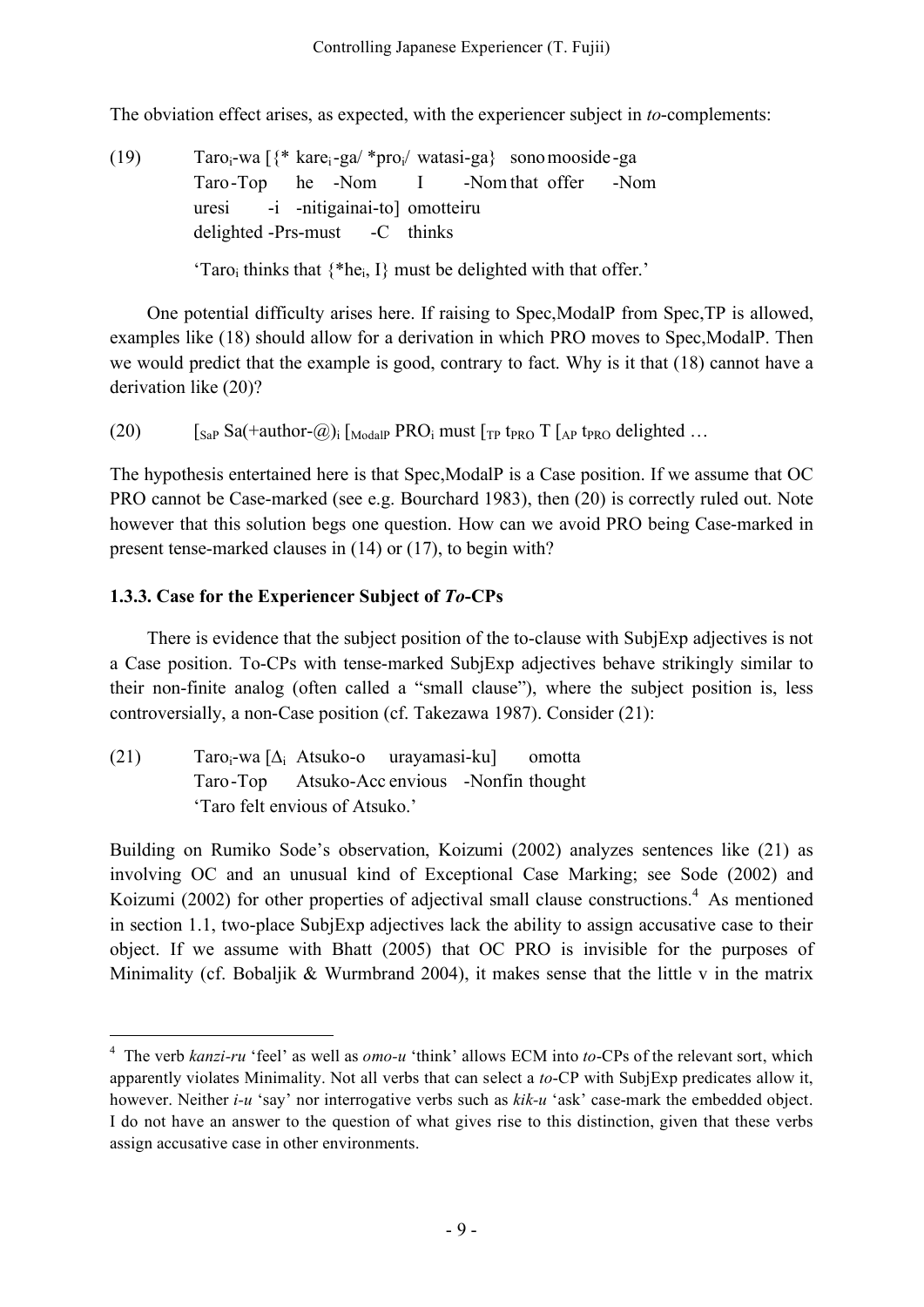clause can case mark the internal argument in the embedded small clause.<sup>5</sup> As is seen in some of the examples discussed so far, the same kind of ECM is obtained with *to*-clauses as well as small clauses:

(22) Taro<sub>i</sub>-wa  $[\Delta_i$  Atsuko-o urayamasi-i -to] omotta Taro-Top Atsuko-Acc envious -Prs-C thought

'Taro thinks that he is envious of Atsuko.'

Finally, let us observe that ECM is barred with a non-SubjExp predicate. Uma-i 'skillful' is not subject to the PR and takes a nominative object (*Taro-wa yakyuu-ga uma-i-yo* 'Taro is good at baseball'):

(23) Taro<sub>i</sub>-wa  $[\Delta_{i}$  yakyuu $\{-ga^{*}-o\}$  uma -i -to] omotta Taro-Top baseball-Nom -Accskillful-Prs-C thought

'Taro thought that {he, someone else} was good at baseball.'

Because ∆ is not PRO, it causes a Minimality effect. These unusual ECM facts can be accounted for if we assume that the embedded subject of (22), like the one of (21), is a non-Case position, as well as that OC PRO is invisible for Minimality. Hence these facts support our explanation for the illicit derivation discussed in (20).

# **1.3.4. How Do SubjExp and Non-SubjExp Predicates Differ?**

A distinction should be made between SubjExp and non-SubjExp predicates somehow. I argue that SubjExp predicates lexically require PRO as their external argument. This is reminiscent of "inherently reflexive predicates" in the sense of Pesetsky (1995). In his theory of causative verbs, Pesetsky suggests that the root of verbs like annoy, i.e. √*annoy*, is inherently reflexive in that its external argument must be a reflexive element. Pesetsky also notes that Japanese psych verbs such as *kanasim-u* ('be sad') should be treated the same (p. 309, fn. 105), suggesting that their external argument is a null reflexive. Suppose Pesetsky's null reflexive is OC PRO (as he hinted at) and that the verb *kanasim(-u)* is derived by embedding the root *kanasi* under a verbalizer. An analysis along these lines would give us (24), which represents the VP of *Hiroshi-wa sore-o kanasin-da-yo* (Hiroshi-Top that-Acc be.sad-Past-SFP) 'Hiroshi was sad about that.'

(24)  $\left[\begin{array}{cc} \n\sqrt{24} & \sqrt{24} \\
\sqrt{24} & \sqrt{24} \\
\sqrt{24} & \sqrt{24} \\
\sqrt{24} & \sqrt{24} \\
\sqrt{24} & \sqrt{24} \\
\sqrt{24} & \sqrt{24} \\
\sqrt{24} & \sqrt{24} \\
\sqrt{24} & \sqrt{24} \\
\sqrt{24} & \sqrt{24} \\
\sqrt{24} & \sqrt{24} \\
\sqrt{24} & \sqrt{24} \\
\sqrt{25} & \sqrt{24} \\
\sqrt{26} & \sqrt{24} \\
\sqrt{28} & \sqrt{24} \\
\sqrt{28} & \$ 

This analysis departs from Pesetsky's in that what is inherently reflexive is not the verb

<sup>&</sup>lt;sup>5</sup> The invisibility of OC PRO may be derived by appealing to a Hornstein style movement-based approach to OC, assuming traces are irrelevant for Minimality (see Chomsky 1995: 301). In this alternative implementation, the embedded subject raises to the matrix Spec,*v*P (cf. Koizumi 2002) to check the external θ-role of *think* (perhaps through Spec,SaP). The light verb then assigns Case to the embedded object. For reasons of space, I won't fully spell out this theory here.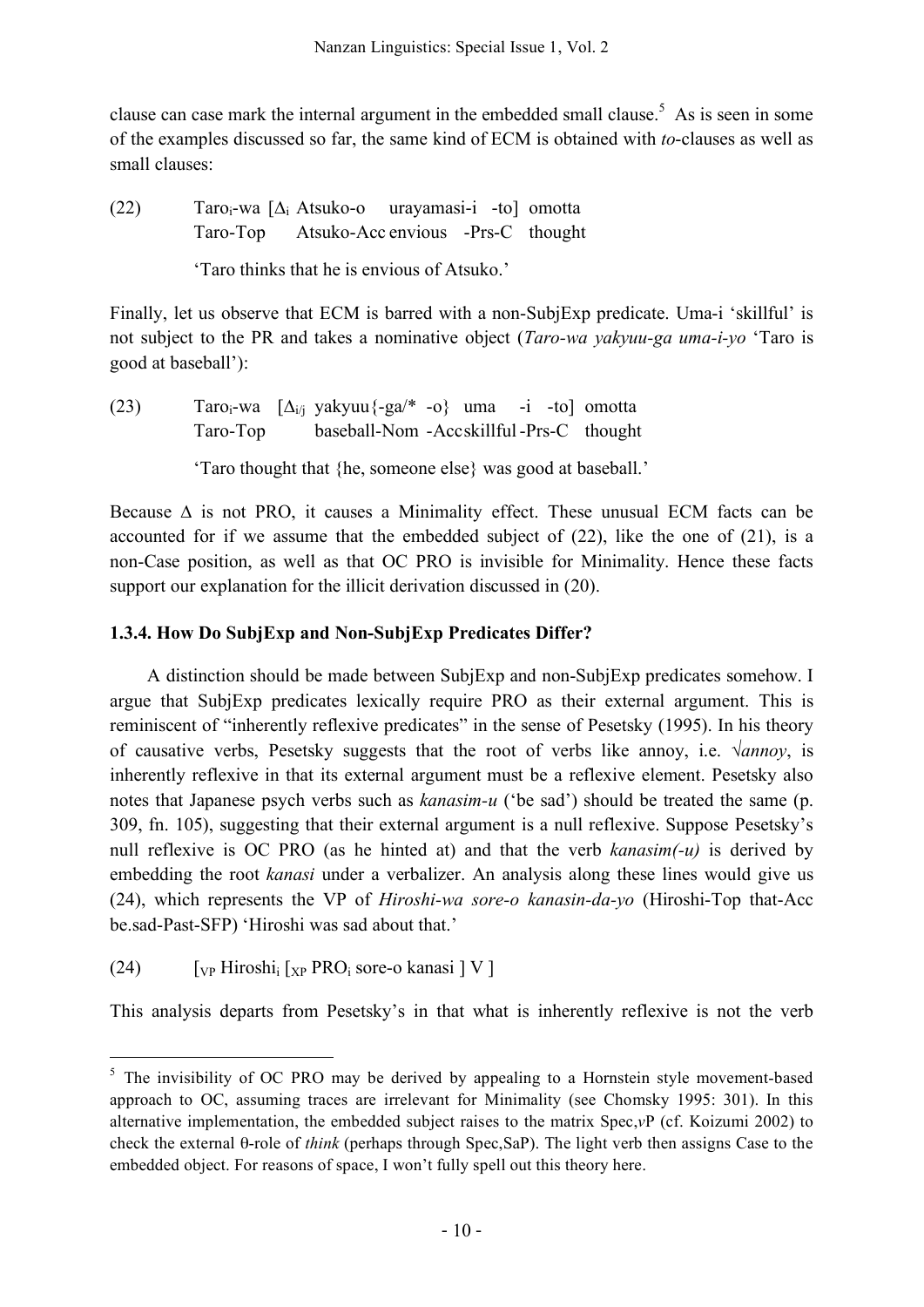*kanasim* but the underlying root *kanasi*. Note that the *-gar-u* form of *kanasi* (see the discussion of (16b)) can be analyzed in the same way. The affix attaches to the root *kanasi* to yield the SubjExp verb *kanasi-gar-u*. Nothing seems to prevent us from extending virtually the same analysis to verbs like kanasim-u, which Pesetsky analogizes to a root like *√annoy* in his system. It should also be noted that the PR is not observed with kanasim-u as well as *kanasi-gar-u*. Thus, it seems plausible to conclude that *kanasi-i* 'sad-Prs' displays a PR because it lacks a verbalizer and to conclude that non-SubjExp predicates are not inherently reflexive.

#### **1.4. Embedding SubjExp Adjectives under** *Because*

Given our conclusion that the subject of SubjExp adjectives is OC PRO, it is reasonable to ask whether the OC effect can be observed in other environments besides to-complement clauses. The experiencer subject in adjunct clauses headed by -*node* 'because' seems to act like OC, although the full range of data cannot be examined here for space reasons:

- (25) a. Mari<sub>i</sub>-wa John<sub>i</sub>-ni  $[\Delta_{i/k}]$  sonokoto -ga kanas-i -node] hanasikaketa Mari-Top John-Dat that thing-Nom sad -Prs-because talked.to 'Mari<sub>i</sub> talked to John<sub>i</sub> because {Mari<sub>i</sub>, \*John<sub>i</sub>} was sad about that.'
	- b. Marii-wa Johnj-ni [∆i/j sonokoto -ni kuwasi -i -node] hanasikaketa Mari-Top John-Dat that thing-Dat familiar -Prs-because talked.to 'Mari<sub>i</sub> talked to John<sub>i</sub> because {Mari<sub>i</sub>, John<sub>i</sub>} knew a lot about that.'
	- c. Marii-wa Johnj-ni [∆\*i/jsonokoto -ga kanasi-soo -na -node] hanasikaketa Mari-Top John-Dat that thing-Nomsad -Evid -Cop-because talked.to 'Mari<sub>i</sub> talked to John<sub>i</sub> because {\*Mari<sub>i</sub>, John<sub>i</sub>} looked sad about that.'
- (26) a. \*Taroi-no syoosin -wa  $[\Delta_i]$  kanasi-i -node yameninatta Taro-Gen promotion-Top sad -Prs-because was.cancelled 'Taro's promotion was cancelled because he was sad.'
	- b. Taroi-no syoosin -wa [∆<sup>i</sup> waka -i -node] yameninatta Taro-Gen promotion-Top young-Prs-because was.cancelled 'Taro's promotion was cancelled because he was young.'
	- c. Taroi-no syoosin -wa  $[\Delta_i]$  kanasi-soo -na -node yameninat-ta Taro-Gen promotion-Top young-Prs -Cop-because was.cancelled 'Taro's promotion was cancelled because he looked young.'

(25a,b) show that while the antecedent for  $\Delta$  is in principle freely determined, the antecedent for  $\Delta$  is always the subject of the clause one higher up. (26a,b) suggest that  $\Delta$ , unlike Ø, needs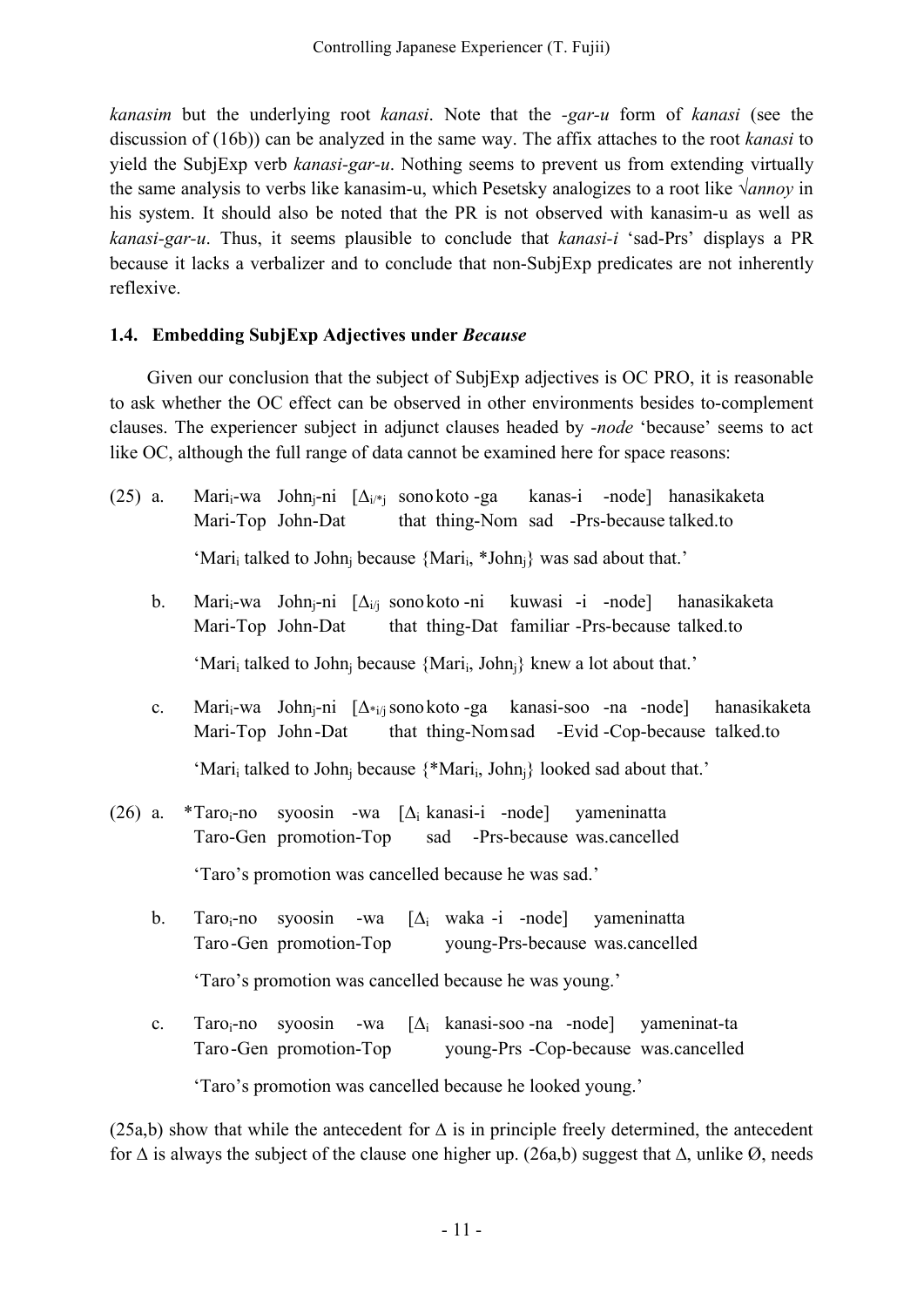to be c-commanded by its antecedent. It is interesting to note that an obviation effect arises when an intermediate head such as *soo-da* is added (as in the c-examples), in the same way as it arises for root and *to*-complement clauses. From these data, we conclude that if our explanation for (18) and (19) is correct, some binder is projected in node-clauses as well as in root and *to*-clauses (Tenny 2006, Hara 2006) and that the node-clauses found in (25a,c) and (26a,c) are adjoined to a position c-commanded by the matrix subject and not by the object.

#### **1.5. Conclusion for Section 1**

This paper observed that the subject of Subject Experiencer predicates is OC PRO and proposed a unified analysis of the Person Restriction and the exceptional case-marking phenomenon found when this class of predicates is embedded under verbs such as *omo-u* 'think.' Our account crucially relies on the assumption that the distribution of OC PRO is partly regulated by Case Theory. In particular, we claim that OC PRO cannot be Case-marked. Note that, as we observed, the empty subject of non-SubjExp behaves like a pronoun or a reflexive like *zibun*.

Before closing the section, I would like to suggest a way to prevent OC PRO from occurring in *to*-clauses (and node-clauses) whose predicate is non-SubjExp one. Note that nothing we said so far prevents OC PRO from being generated as a non-experiencer subject and that if it is possible for the subject not to bear Case, OC properties should be observed in sentences such as (7a)-(9a), or ECM should be possible in (23). Thus, I am forced to conclude that the Case assigner for the subject should be active in these cases, unlike in the OC cases. Although I do not have a definitive answer to the question of where this dichotomy with respect to Case assignment follows from, I would like to suggest one possibility. This dichotomy might be tied to a fact concerning the tense of embedded clauses (see Ogihara 1996 for a standard analysis of a past-under-past sentence like the one found in (27a) and its present-under-past counterpart):

- (27) a. Hiroshi<sub>i</sub>-wa  $[\Delta_i]$  boku-no kazoku-ni kuwasikat-ta -to] {omotta/ Hiroshi-Top my family -Dat familiar -Past-C think.Past omot-tei -ru} think-Asp-Prs '{Hiroshi thought he had knew, Hiroshi thinks he knew} a lot about my family.'
	- b. \*Hiroshi<sub>i</sub>-wa  $[\Delta_i]$  boku-no kazoku-o nikurasikat-ta -to] {omotta/ Hiroshi-Top my family -Acc hate -Past-C think.Past omot-tei -ru} think-Asp-Prs '{Hiroshi thought he had hated, Hiroshi thinks he hated} my family.'

SubjExp predicates, unlike non-SubjExp ones, seem to lack the ability to be in the past tense form in a sentential complement. Suppose now that the data in (27) show that the embedded T, when combined with a SubjExp-adjectival root, cannot have a tense feature (cf. Wurmbrand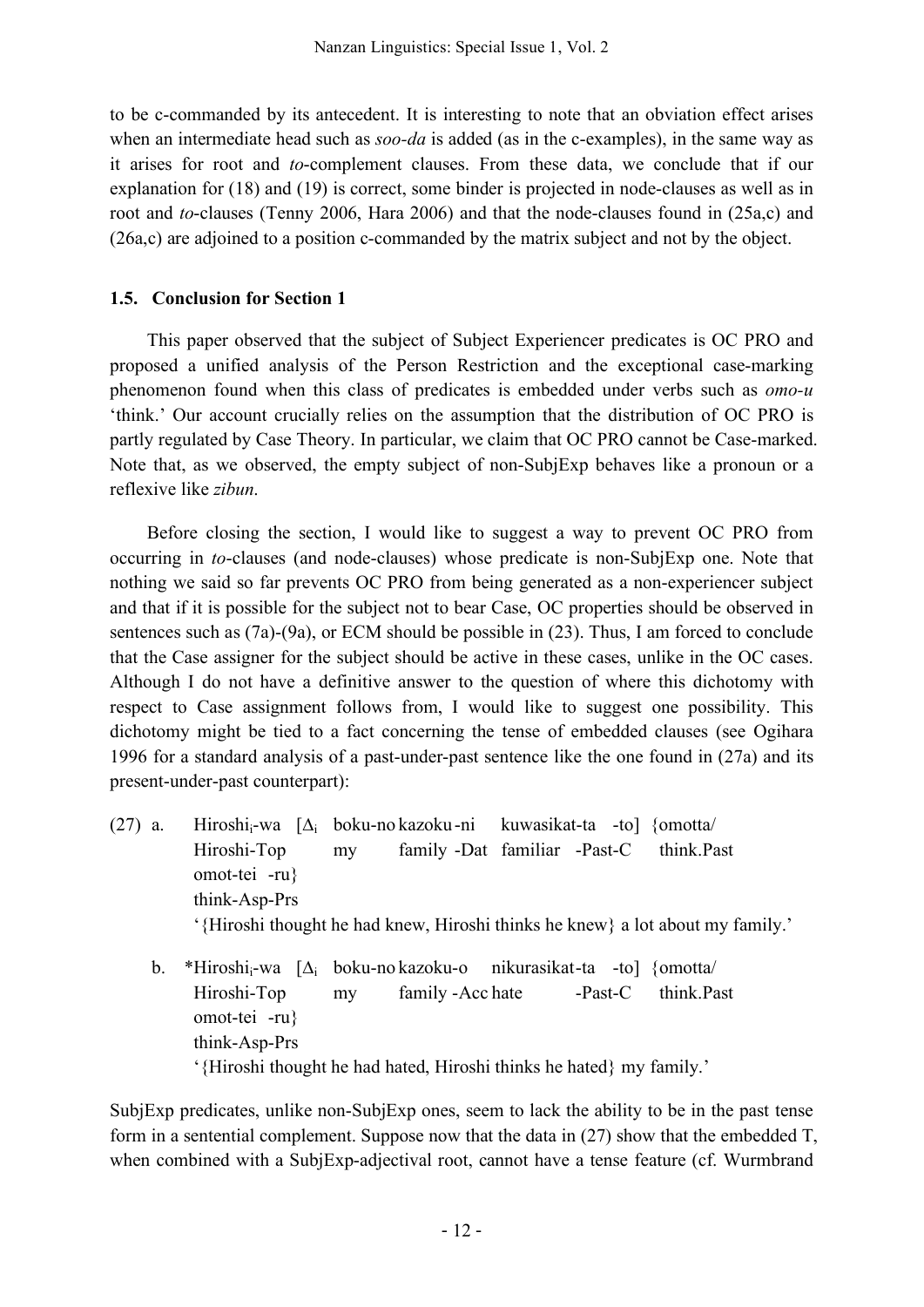2006 for relevant discussion). If carrying a tense feature is a necessary condition for a head to be a Nominative Case assigner, then the proposed Case-theoretic difference between SubjExp and non-SubjExp predicates can be made to follow from their difference with respect to tense, put together with the particular assumption about the relationship between tense and Nominative Case.

### **2. Further Issues on Long-distance ECM**

I claimed in section 1.3.3 that the accusative Case for the theme argument of SubjExp predicates in examples like (22) comes from the matrix clause. (22) is repeated below:

(22) Taro<sub>i</sub>-wa  $[\Delta_i]$  Atsuko-o urayamasi-i -to] omotta Taro-Top Atsuko-Acc envious -Prs-C thought

'Taro thinks that he is envious of Atsuko.'

The claim that the accusative Case marking under consideration is a kind of ECM seems empirically correct. The argument comes from the unavailability of accusative Case with "potentialized" predicates taking dative subjects. Accusative Case marking of the theme argument is incompatible with the dative experiencer whereas it is with nominative experiencer, as is familiar in the literature:

- (28) a. Taro-ni Atsuko-{ ga/ \*o} home-rare-ru ( koto) Taro-Dat Atsuko Nom Acc praise-Pot-Prs that '(… that) Taro can praise Atsuko.'
	- b. Taro-ga Atsuko-{ ga/ o} home-rare-ru ( koto) Taro-Nom Atsuko Nom Acc praise-Pot-Prs that

Whatever the account of the effect of the dative experiencer, when a potentialized 'complex predicate' takes a dative subject, the verb that is combined with the affix *(r)er(u)* cannot assign the accusative Case that it would assign when the affixal verb is not present. Given that, if accusative objects of the sort found in (22) are assigned Case by the matrix verb, they must be prevented when the subject is in dative and must be allowed when it is in nominative, when the potential affix attaches to the verb. The judgment for the relevant example seems to go in the direction we will expect if *-o* comes from *omow* 'think':

(29) a. Taroi-ni  $[\Delta_i$  Atsuko- $\{g\}$  \*o} urayamasi-i -to] om -e -ru (koto) Taro-Dat Atsuko- Nom Acc envious -Prs-C think-Pot-Prs ( that) Lit. '(… that) Taro can think that he is envious of Atsuko.'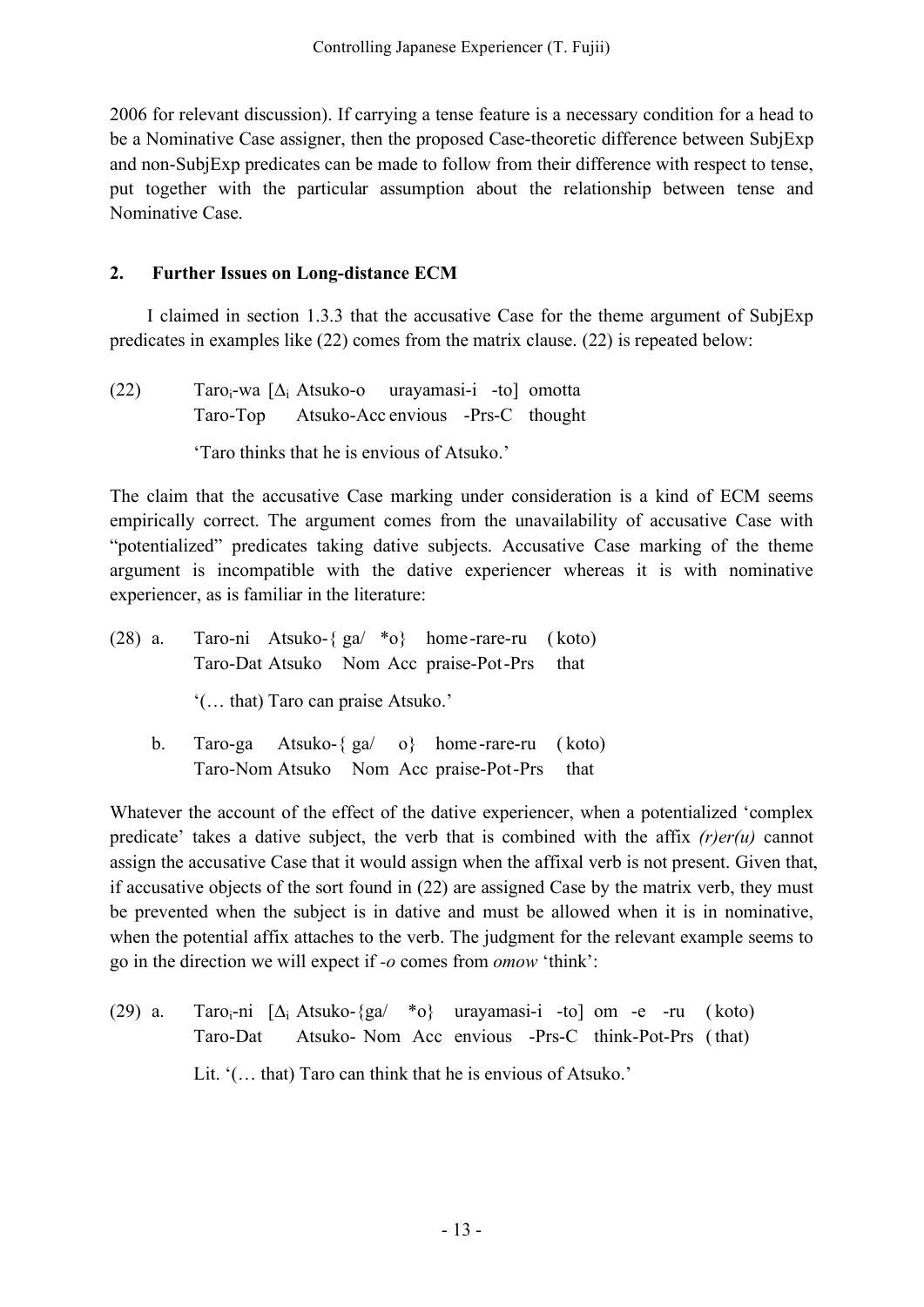b. Taro<sub>i</sub>-ga  $[\Delta_i$  Atsuko-{ga/ o} urayamasi-i -to] om -e -ru (koto) Taro-Nom Atsuko- Nom Acc envious -Prs-C think-Pot-Prs ( that)

The long distance ECM analysis gains further support. Observe first that, as Boeckx and Hornstein (2006) correctly point out, the run-of-the-mill ECM process is barred when an indirect object appears in the matrix clause, as exemplified in (30):

(30) \* John PERSUADed Bill [Mary to be clever] cf. John persuaded Bill that Mary was clever.

No verbs like PERSUADE do not seem to exist in English. Likewise, we do not find any double object verb that allows the embedded object to be marked with accusative in the Japanese construction under investigation. For instance, (31) is unacceptable:

(31) Taro<sub>i</sub>-wa Hiroshi-ni  $[\Delta_i$  Atsuko-{\*o/  $\angle$ ga} urayamasi-i -to] Taro-Top Hiroshi-Dat Atsuko- Acc Nom envious -Prs-C {itta/ tutaeta} said inform

Lit. 'Taro {said to, informed} Hiroshi that he is envious of Atsuko.'

If the process involved here is ECM, i.e. the object of SubjExp predicates is assigned Case by the verb of the clause one higher up, the fact that the sentence pattern found in examples like (31) is not attested is expected.

Having argued that the construction that we are dealing with involves exceptional Case marking, let us turn to the analogous construction with nominative objects, which is shown in (32a):

- (32) a. Hiroshii-wa [*e*<sup>i</sup> Mari-ga nikurasi -i -to] {omotta/ kanzita} Hiroshi-Top Mari-Nom hate -Prs-C thought felt 'Hiroshi thought that he hated Mari.'
	- b. Hiroshi<sub>i</sub>-wa  $[\Delta_i]$  Mari-o nikurasi -i -to] {omotta/ kanzita} Hiroshi-Top Mari-Acc hate -Prs-C thought felt

If we are right that ultra long-distance ECM is possible due to the fact that OC PRO is invisible for Case marking, and if nominative objects are licensed by [+finite] T, i.e. a Case-assigning T (Takezawa 1987, Koizumi 1995), then we expect that the null subject found in examples like (32a), as opposed to the one found in examples like (32b), behaves differently than OC PRO does. The position of the null subject is a Case position.

Curiously enough, the accusative and the nominative object constructions seem to differ from each other with respect to long distance antecedence. As we have seen, the accusative object construction does not allow for long distance antecedents for the null subject. The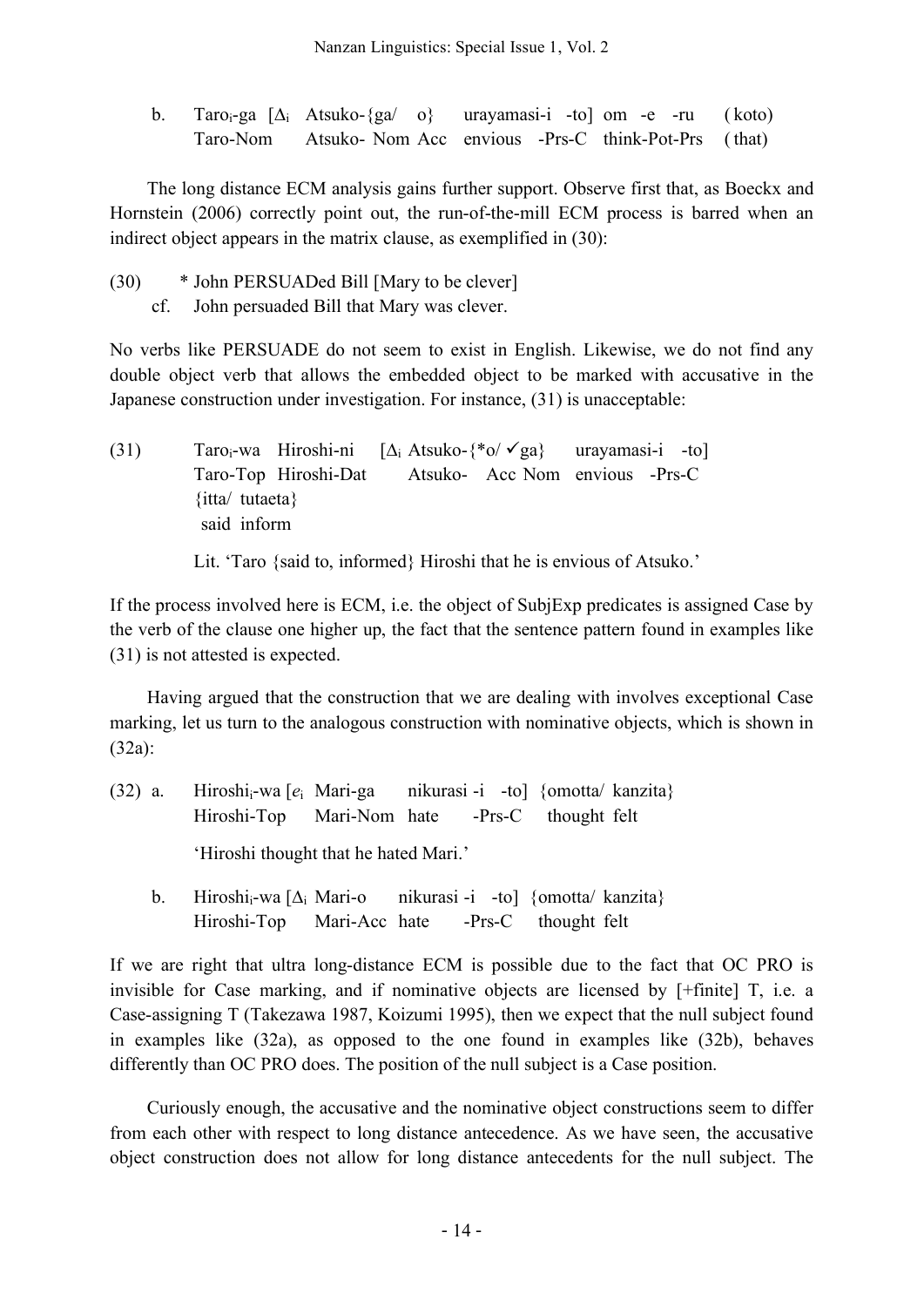nominative object construction, however, seems to allow for this interpretive possibility. Consider the pair of (33) and (34) below. The observation is that the *i* reading of (34) is considerably easier than the analogous reading of (33):

(33) Marii-wa [ Hiroshij-ni [∆\*i/j Nagoya-o natukasi -i -to] Mari-Top Hiroshi-Dat Nagoya-Acc nostalgic -Prs-C omotte] hosikatta to.think wanted 'Mari<sub>i</sub> wanted Hiroshi<sub>i</sub> to think that  $\{$ <sup>\*</sup>she<sub>i</sub>, he<sub>i</sub>} missed Nagoya.' (34) Marii-wa [ Hiroshij-ni [*e*i/j Nagoya-ga natukasi -i -to] Mari-Top Hiroshi-Dat Nagoya-Nom nostalgic -Prs-C omotte] hosikatta to.think wanted 'Mari<sub>i</sub> wanted Hiroshi<sub>i</sub> to think that {she<sub>i</sub>, he<sub>i</sub>} missed Nagoya.'

We observe that statement (30) is accepted in contexts that are biased towards the 'long distance' interpretation (=*i* reading) whereas (33) cannot be. The following scenario provides such a situation.

(35) Mari, who is a Japanese girl from Nagoya, came to Hyderabad to study Indian languages a few weeks ago. She met Hiroshi, who is a Japanese guy living there for years. He is very nice to new Japanese people who haven't gotten used to the way things work in Hyderabad. Mari knows that Hiroshi even buys East Asian food for Japanese people who miss their home country a lot. Even though Mari doesn't miss Japan at all and has decided to stay in India, she wants to have him buy her some Japanese food.

While all the speakers I consulted with uniformly reject statement (33), some speakers including myself accept statement (34) when it is made under the situation described above. This is not surprising if the null subject occurring in the construction with nominative objects is a different creature from the one occurring in the construction with ECM objects. The former, unlike the latter, is not OC PRO.

The question that arises is what kind of element the embedded null subject found in (34) is. Example (36) suggests that it can be the null counterpart of the reflexive *zibun*, which is a familiar long-distance reflexive (see Kuroda 1965: chapter 5 for relevant discussion):

(36) Mari<sub>i</sub>-wa [ Hiroshi<sub>i</sub>-ni [ zibun<sub>i/j</sub>-ga Nagoya-ga natukasi -i -to] Mari-Top Hiroshi-Dat self -Nom Nagoya-Nom nostalgic -Prs-C omotte] hosikatta to.think wanted

'Mari<sub>i</sub> wanted Hiroshi<sub>i</sub> to think that {she<sub>i</sub>, he<sub>i</sub>} missed Nagoya.'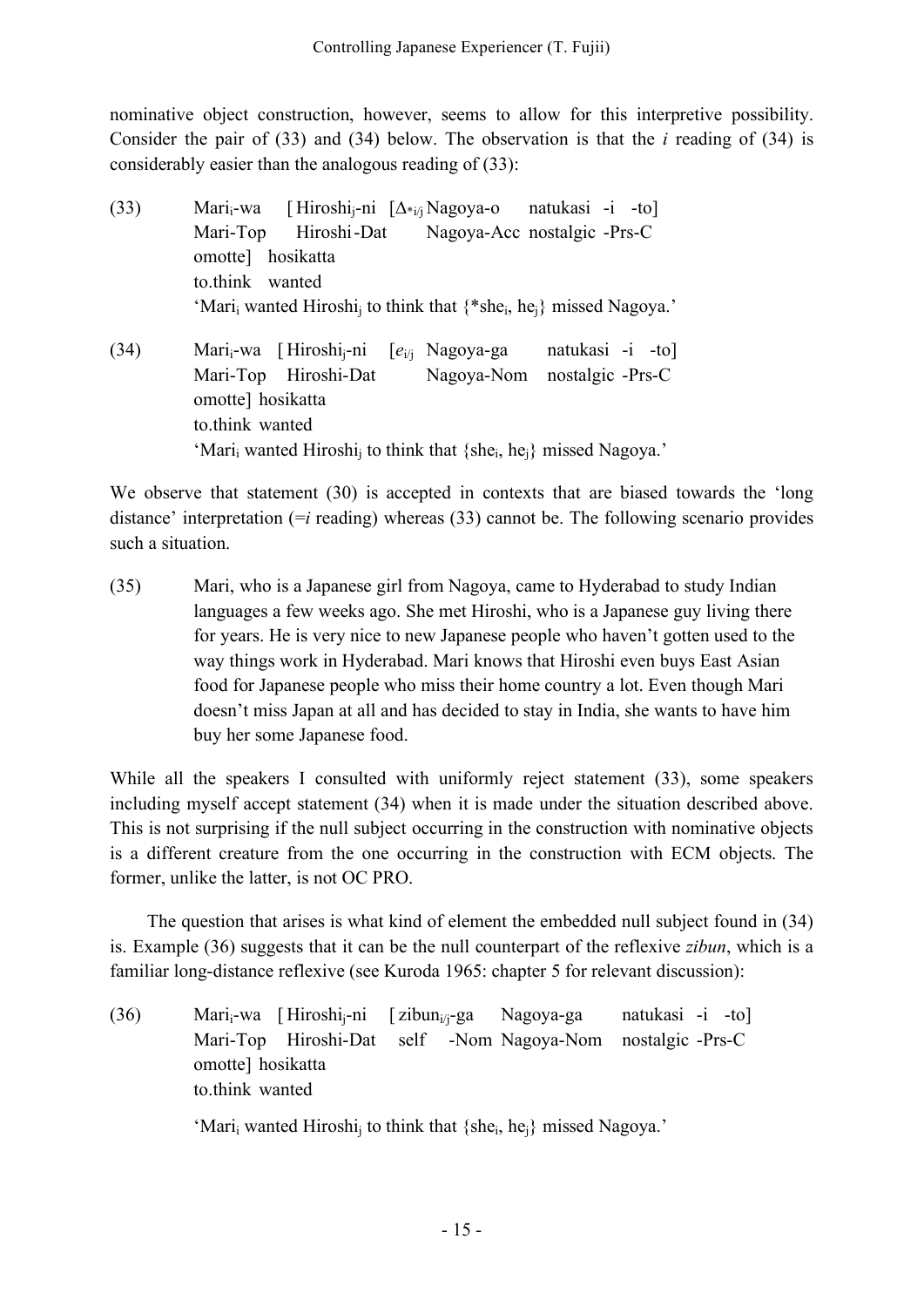This example clearly has the 'long distance' interpretation in which the reflexive is bound by *Mari*, as well as the other interpretation in which it is bound by the intermediate subject *Hiroshi*.

It is important to note that the "reflexive subject requirement" for SubjExp predicates, which was discussed in section 1.3.4, needs to be met and that the acceptability of (36) shows that it can be met with the overt reflexive *zibun*. I argued above that ultra long distance ECM is obtained only when the local subject is reflexive and does not bear Case. Then, a prediction that we can make is that ECM of the relevant sort should be barred when the most deeply embedded subject is *zibun*. It needs Case. (37) is the relevant example, and it is unacceptable, as expected:

(37) \*Mari-wa [ Hiroshi-ni [ zibun-ga Nagoya-o natukasi -i -to] Mari-Top Hiroshi-Dat self -Nom Nagoya-Acc nostalgic -Prs-C omotte] hosikatta to.think wanted

The unacceptability of this example cannot be attributed to the mere presence of *zibun*, given the acceptability of (36). Thus, it must be accounted for in terms of Case. The data presented in (33), (34), (36) and (37) all follow readily from the assumption made in section 1 without any stipulation, put together with the reasonable assumption that the null subject in (34) is the null analogue of *zibun* 'self'.

#### **References**

- Alexiadou, Alexiadou & Elena Anagnostopoulou (1998) Parametrizing Agr: Word order, V-movement and EPP-checking. *Natural Language & Linguistic Theory* 16: 491-539.
- Anand, Pranav & Andrew Nevins (2004) Shifty operators in changing contexts. In K. Watanabe & R. B. Young (eds.), *Proceedings of SALT* 14. Ithaca, New York: CLC Publications.
- Aoki, Haruo (1986) Evidentials in Japanese. In W. Chafe & J. Nichols (eds.), *Evidentiality: The linguistic coding of epistemology*. Norwood, New Jersey: Ablex.
- Bhatt, Rajesh (2005) Long distance agreement in Hindi-Urdu. *Natural Language & Linguistic Theory* 23: 757-807.
- Bobaljik, Jonathan D. & Susi Wurmbrand (2005) The domain of agreement. *Natural Language & Linguistic Theory* 23: 809-65.
- Boeckx, Cedric & Norbert Hornstein (2005) A gap in the ECM paradigm. *Linguistic Inquiry* 36: 437-441.
- Bouchard, Denis (1993) The Avoid Pronoun Principle and the Elsewhere Principle. In P. Sells & J. Charles, *NELS* 13.
- Chomsky, Noam (1995) *The Minimalist Program*. Cambridge, Mass.: MIT Press.
- Chierchia, Gennaro (1989) Anaphora and attitudes de se. In R. Bartsch, J. van Benthem, & P. van Emde Boas. (eds.), *Language in Context*, Dordrecht: Foris.

Hara, Yurie (2006) *Japanese discourse items at interfaces*, PhD dissertation, University of Delaware.

Harley, Heidi & Elithabeth Ritter (2002) Person and Number in Pronouns. *Language* 78: 482-526.